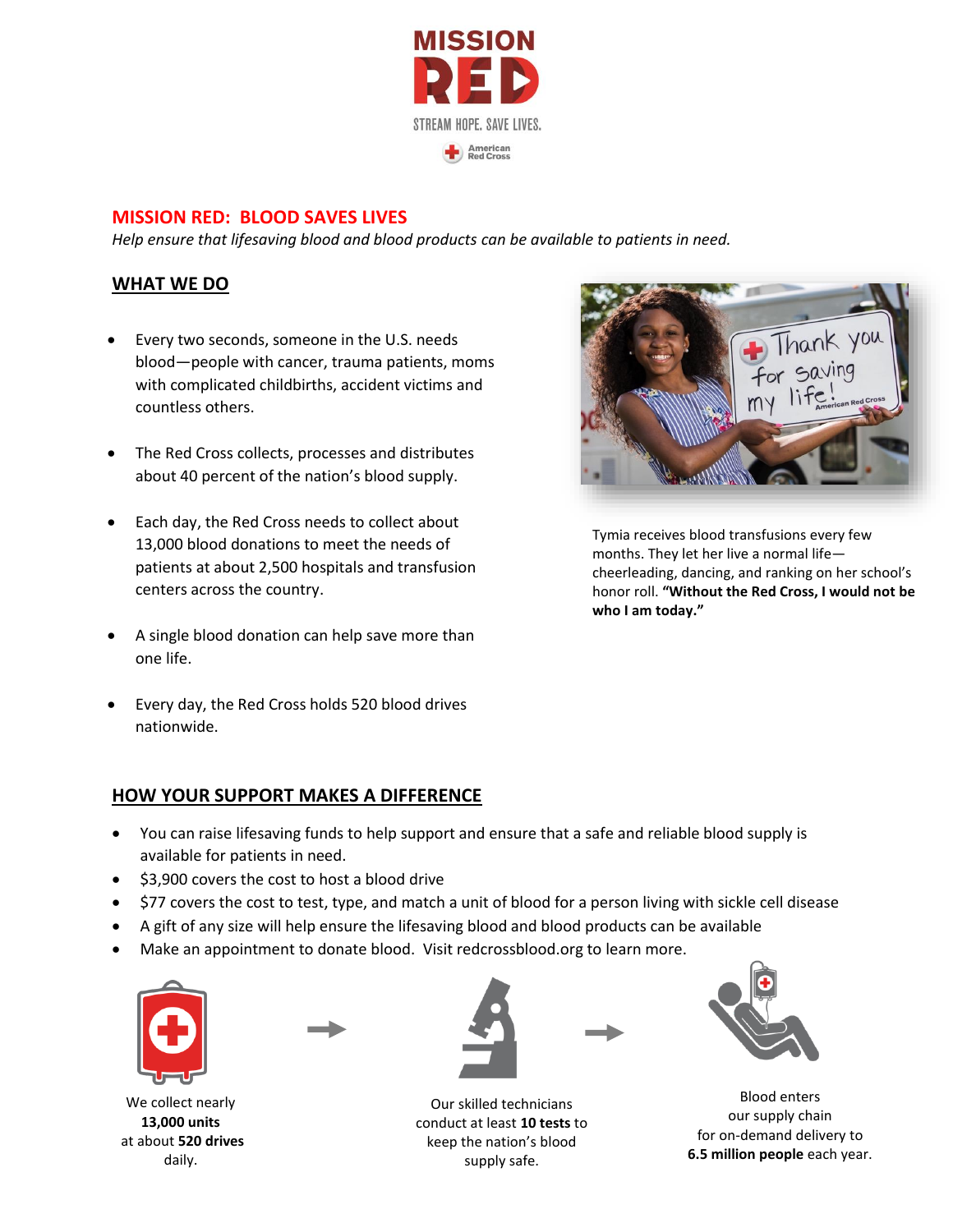

## **FUNDRAISING TALKING POINTS: WHY WE NEED YOUR HELP**

- Every 2 seconds, someone in the US needs lifesaving blood.
	- o Patients battling cancer or heart disease
	- o Children fighting sickle-cell anemia
	- o Mothers giving birth
	- o Babies born premature
	- o People recovering from accidents
	- o Disaster survivors
	- o And so many more
- Every day, the Red Cross holds 520 Blood Drives a Day. Annually, that adds up to:
	- o More than 4.6 million units of blood
	- o From more than 2.6 million volunteer donors
- The Red Cross is the leader in blood research and testing,
	- o Conduct at least 10 rigorous tests on each unit of donated blood.
	- o Maintain the nation's largest database of blood collection information to help monitor the blood supply for emerging and infectious diseases.
	- o Lead lifesaving research, ranging from vaccine development to drug association studies.
- Provides 24/7 delivery of blood
	- o 77 blood distribution centers span the nation.
	- o Almost 3,100 Red Cross blood services vehicles travel a total of nearly 850,000 miles a week.
	- o Each year, the Red Cross delivers blood to patients at 2,500 hospitals and cancer treatment centers nationwide.



**"I would never know who those individuals were...but to me, they are heroes."** 

*Luna's mom, who applauds the blood donors that saved her daughter's life*